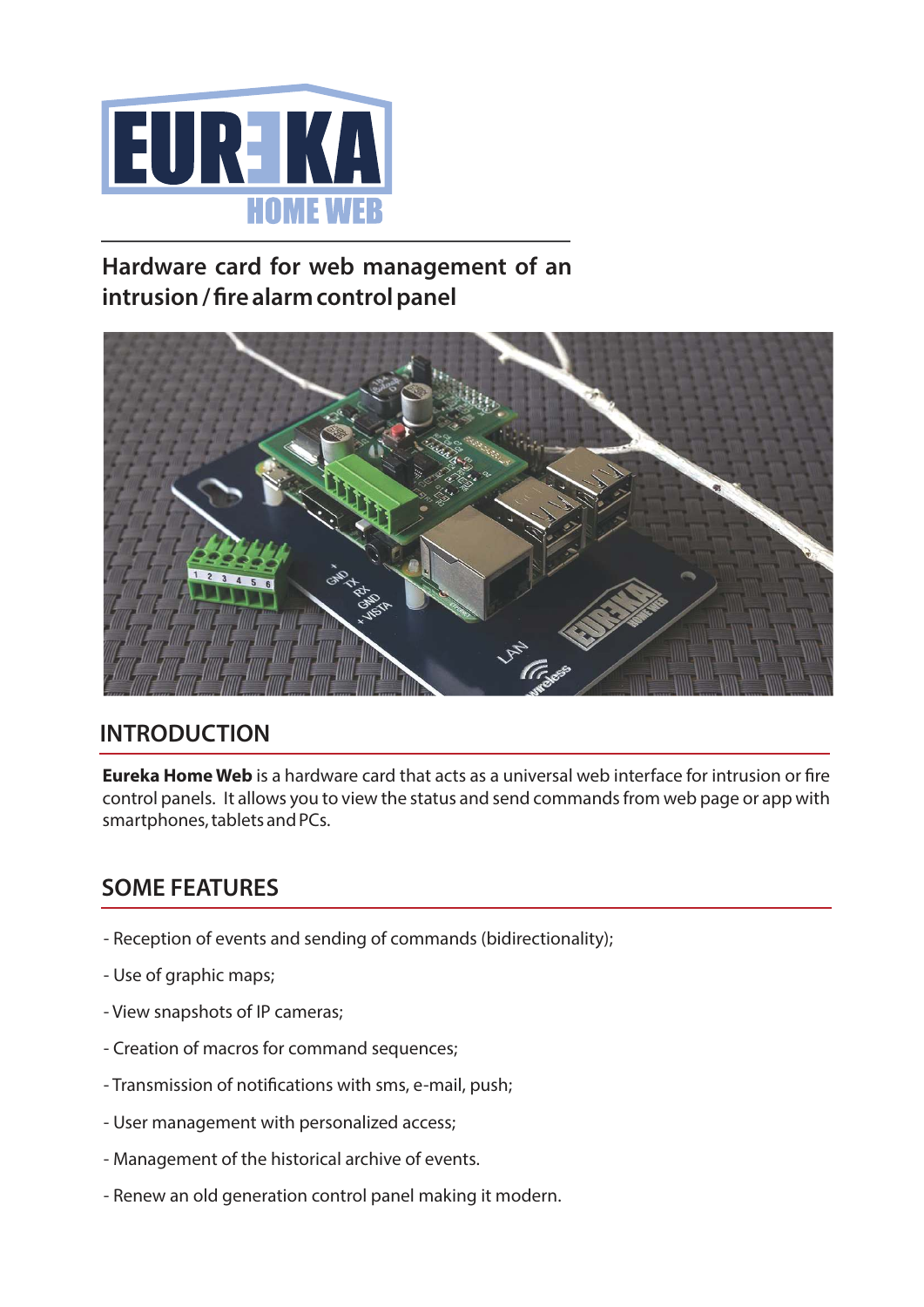### **BENEFITS**

#### **SUPERVISION**

Display of the status of the control panel on a web page with a **list of events** in progress.

#### **List of system elements**.

The elements of the control panel can be listed by type. Each element of the list shows an icon along side that indicates its status (ready, excluded, alarm, fault, ...).

#### Use of graphic maps.

The use of graphic maps allows to quickly identify the position of the detector that is in alarm state. Each map item displays an icon indicating its status.





#### COMMANDS

Sending commands to the control panels.

The connection with the control panels is bidirectional, in addition to receiving the status it is possible to send commands. The system also allows you to create command sequences (macros) and send Http API commands to electronic devices.

#### **CLOUD**

In the absence of a static public IP address, in addition to dynamic DNS, it is possible to manage the Eureka HomeWeb card with the cloud service by connecting to www.eurekacloud.it.The service is subject to an annual fee (the first six months are free).

With the **Cloud** service, the App (Android / iOS) is available for management from smartphones and tablets.

Using the App you can receive **push notifications** for free.

#### **NOTIFICATIONS**

Automatic transmission of customized notifications by type of event and by recipient (sms, e-mail, push notifications)

#### HTTP EVENTS

Eureka Home Web can receive alerts from electronic devices (such as thermal cameras) that have the ability to configure the sending of http messages in case of specific events.

#### EVENTS HISTORICAL ARCHIVE

All events received are stored in a database. The archive can be consulted for searches (by date, by element).

#### **USERS**

System users have customized access to commands, partitions, cameras and maps.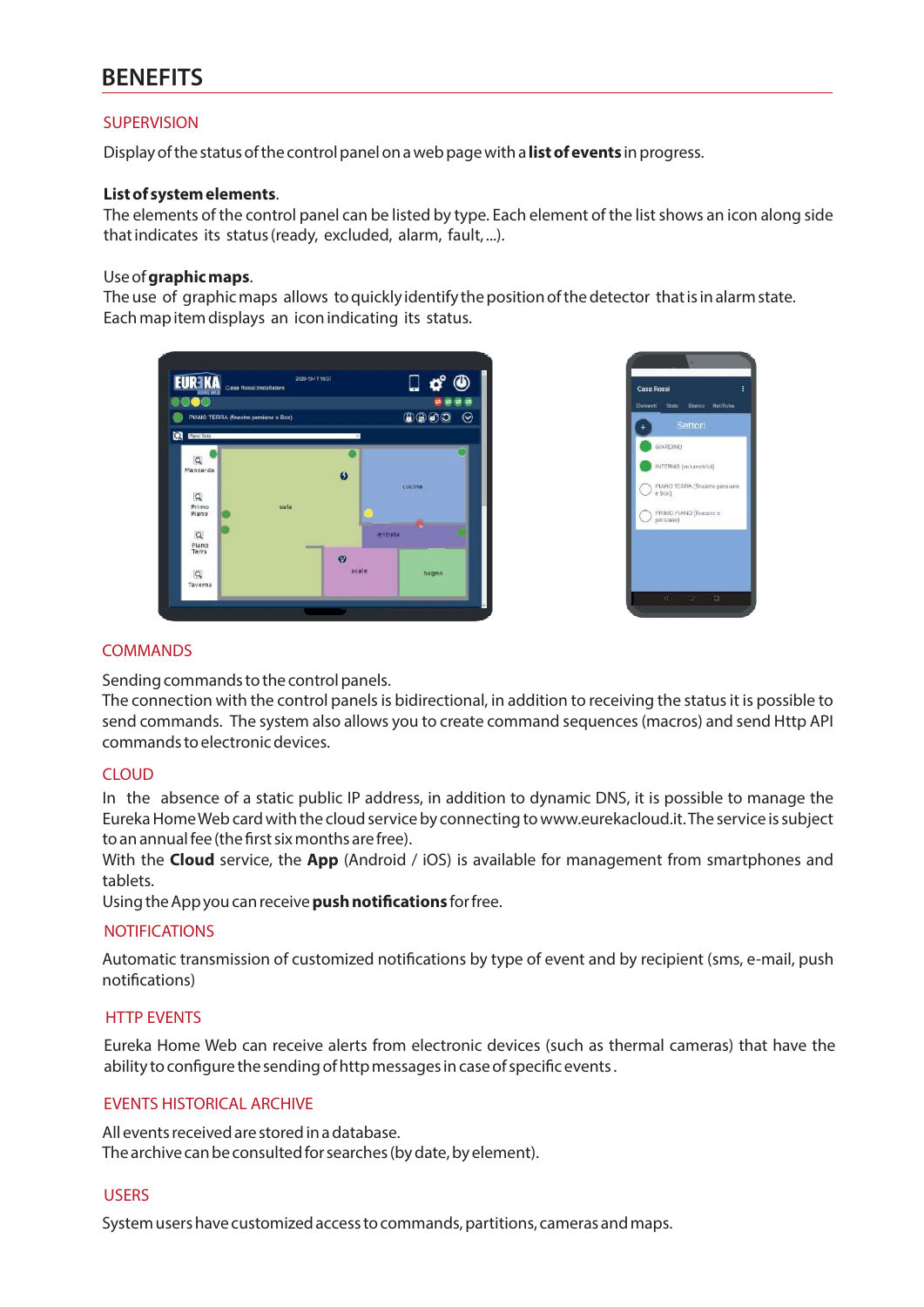## **CONNECTIONS**



RS232 serial connection to the control panel with a terminal block.

Powered 12v / 24v directly from the control unit.

Connected to the LAN or Wi-Finetwork.

### **INTEGRATED SYSTEMS**

Eureka Home Web can optionally be connected to the Surveillance and Supervision Server.



|                                                   |    |    |    | EURELLA DOBUS CELPBS |
|---------------------------------------------------|----|----|----|----------------------|
| <b>Vista</b> 12,48, 120, PT2, 4110, 25 3.0        | X  | X  | X  |                      |
| Galaxy 60/128/504/512                             | X  | X  | X. | X.                   |
| Galaxy Dimension 48/96/264/520                    | X. | X. | X. | X                    |
| Galaxy G3 48/144/520                              | X  | X  | X. | X                    |
| <b>Galaxy Flex 20/50/100</b>                      | X  | X  | X  | X                    |
| <b>Risco</b> ProSys Plus, LightSys 2, Agility 3/4 | X  | X  | X  | X                    |
| <b>Aritech CS275/CS375/CS575/CS875</b>            | X  |    | X  |                      |
| <b>Caddx</b> NetworX NX-4V/NX-6V/NX-8V/NX-8E      | X  |    | X  |                      |
| <b>Paradox</b> Magellan/Spectra                   | X  |    | X  |                      |
| Micmar                                            | X  |    | X  |                      |



|                          | EURELLA MODBUS CELAB |   |   |  |  |
|--------------------------|----------------------|---|---|--|--|
| <b>Algolite</b>          | X                    |   | X |  |  |
| <b>Algorinet</b>         | X                    | X | X |  |  |
| <b>Algoplus/Kentek</b>   | X                    | X | X |  |  |
| Morley Dx 1/2/3          | X                    |   | Χ |  |  |
| <b>Ademco Fire 1/2/4</b> | X                    |   | X |  |  |
| <b>Notifier</b>          | X                    | X | X |  |  |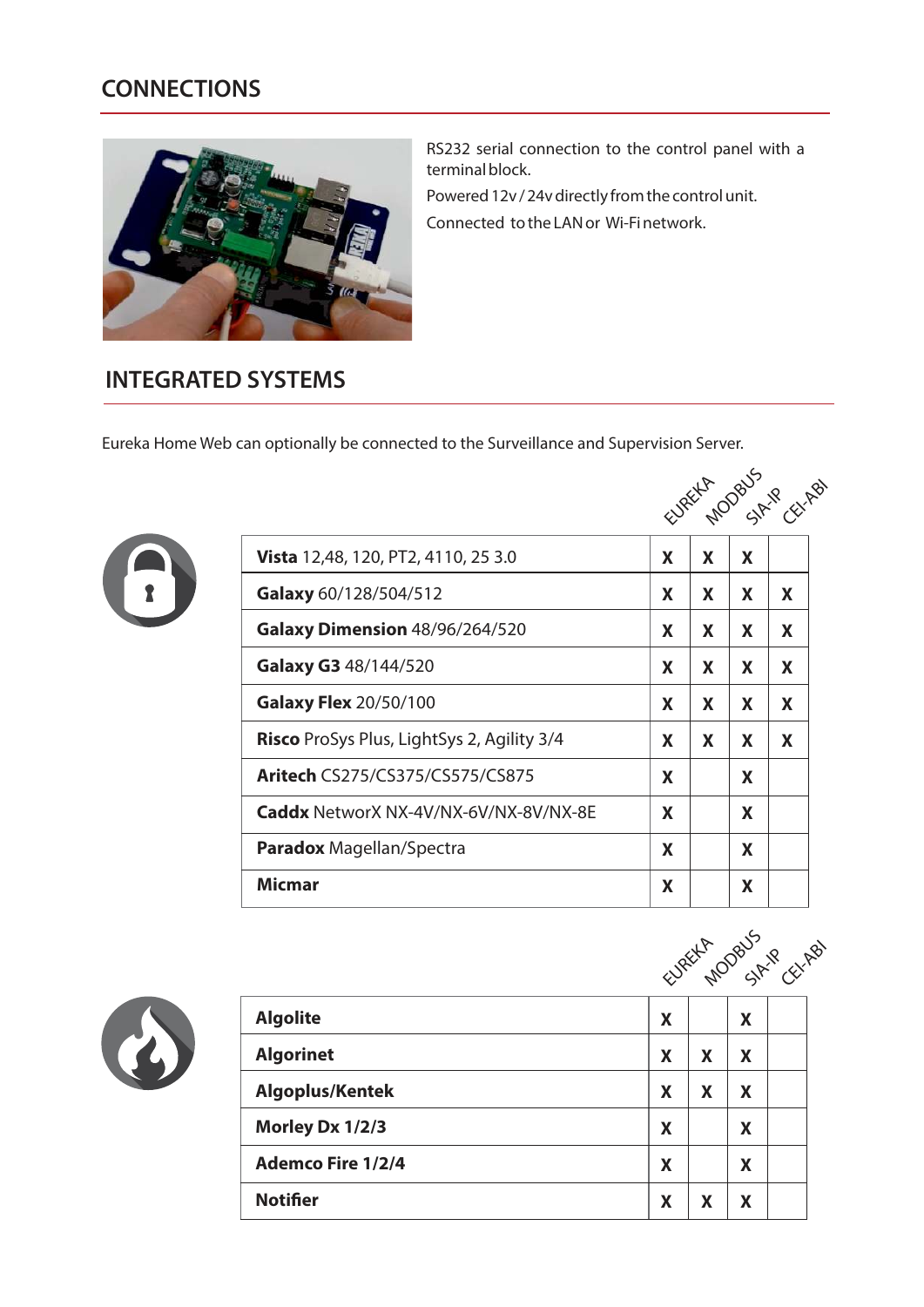## **DIRECT WEB ACCESS**

Eureka Home Web, if equipped with static public IP or dynamic DNS, allows direct access with a browser to a web page to view the status and send commands to the control unit.



### **WEB CLOUD ACCESS**

In the absence of a static public IP address, in addition to dynamic DNS, it is possible to manage the Eureka HomeWeb card with the cloud service by connecting to www.eurekacloud.it.



# **CLOUD APP ACCESS**

Using the EUREKA CLOUD service, it is possible to install the EUREKA HOMEWEB App for free, which allows you to manage the control unit from an Android and iOS device.

With the APP, the free push notification reception service is available, it allows you to view the RTSP video stream of the cameras and receive video images in the event of an alarm.

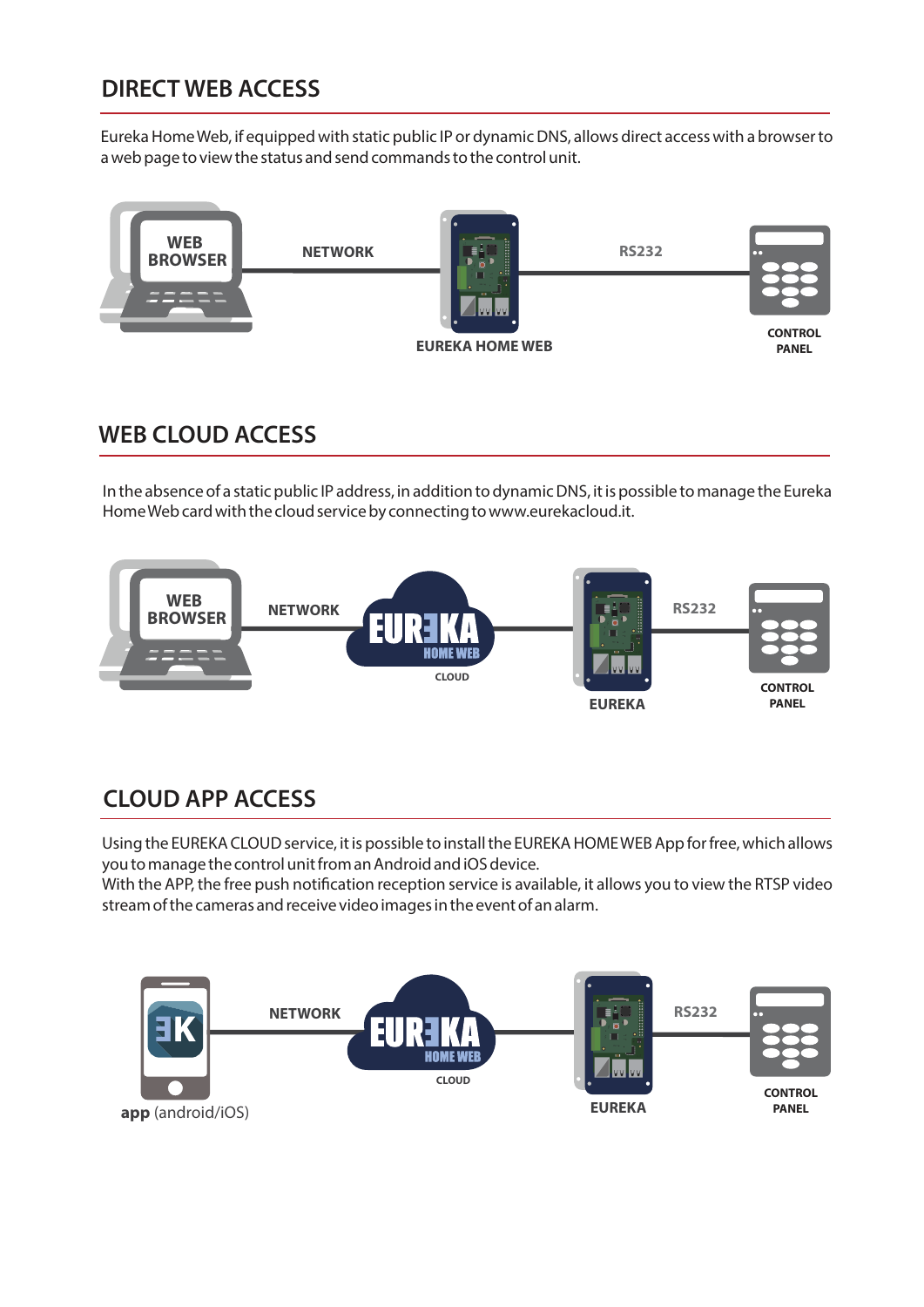## **SUPERVISION WITH EUREKA SERVER**

By purchasing the EUREKA unlock, Eureka Home Web can be configured to be managed also by a Eureka Server supervision center.



### **SUPERVISION WITH MODBUS SERVER**

By purchasing the EUREKA and MODBUS unlock codes, Eureka Home Web can be configured to be managed also by a MODBUS control center (receiving events and sending commands).



# **SUPERVISION WITH SECURITY SERVICE**

By requesting the free SIAIP unlock code, Eureka Home Web can be configured to transmit the events of the control unit in ADM-CID to a control center with the SIA-IP DC-9 communication protocol.



By integrating the ERK-CMD protocol, it is possible to send commands to the control unit.

Systems that have integrated bidirectionality: